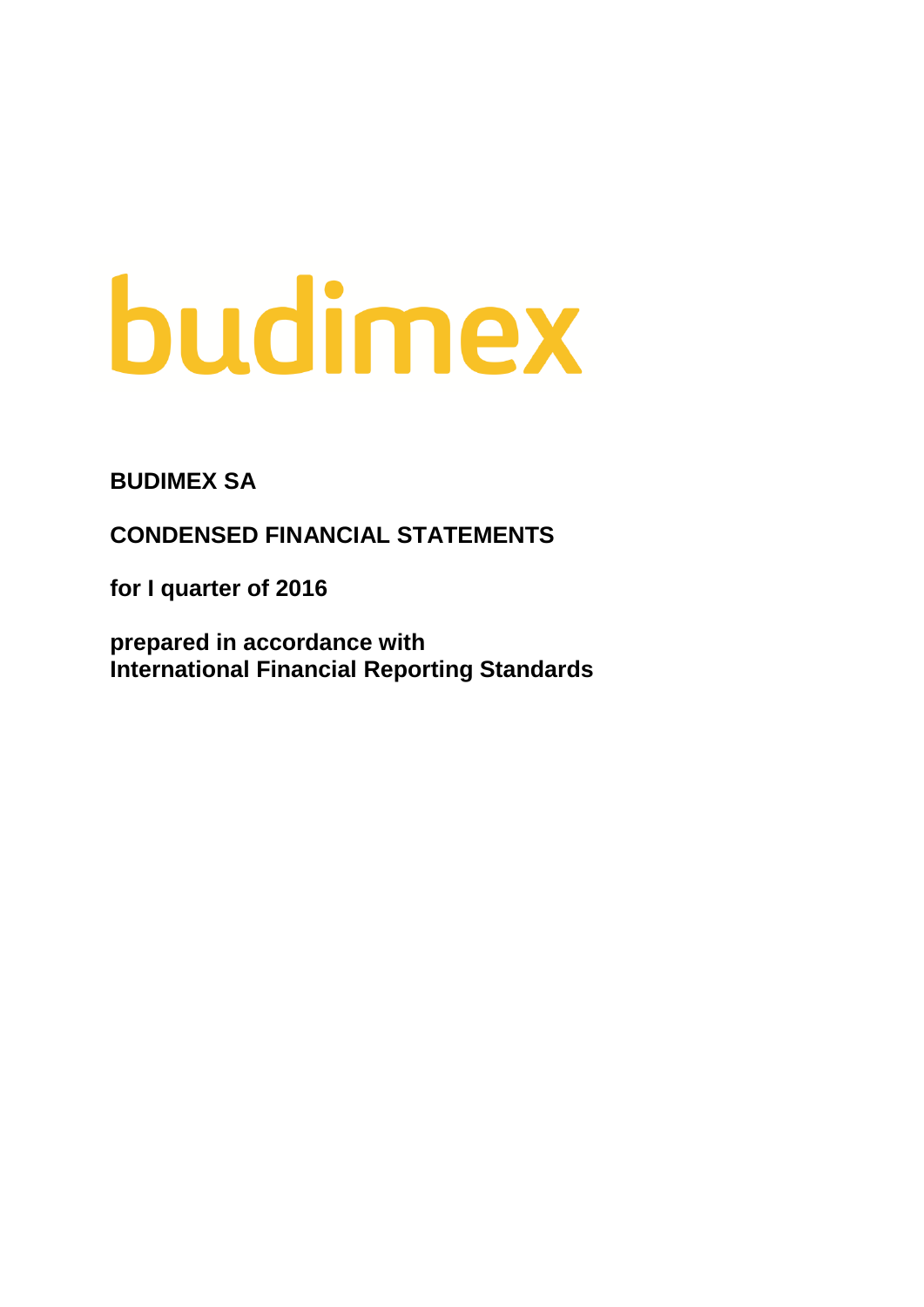# **Table of contents**

| 1.   |                                                                                                       |  |
|------|-------------------------------------------------------------------------------------------------------|--|
| 1.1. |                                                                                                       |  |
| 1.2. |                                                                                                       |  |
| 1.3. |                                                                                                       |  |
| 1.4. |                                                                                                       |  |
| 1.5. |                                                                                                       |  |
| 2.   |                                                                                                       |  |
| 3.   | Descriptions of factors and events which had a material effect on the financial result of the Company |  |
|      |                                                                                                       |  |
| 3.1. |                                                                                                       |  |
| 3.2. |                                                                                                       |  |
| 3.3. |                                                                                                       |  |
| 4.   |                                                                                                       |  |
| 5.   |                                                                                                       |  |
| 6.   |                                                                                                       |  |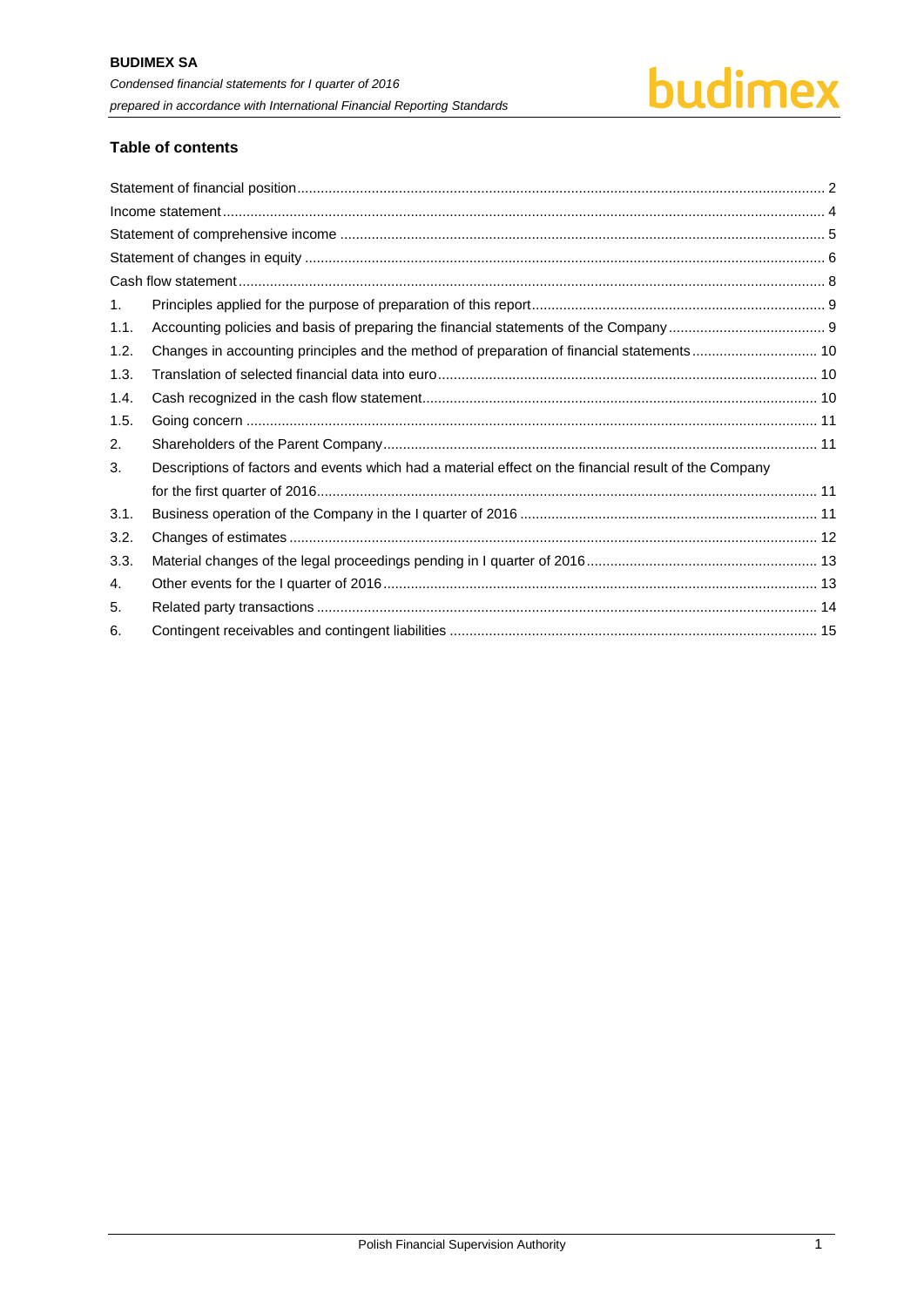

# <span id="page-2-0"></span>**Statement of financial position**

| <b>ASSETS</b>                                                                         | 31 March 2016   | 31 December 2015 |
|---------------------------------------------------------------------------------------|-----------------|------------------|
|                                                                                       | (PLN thousands) | (PLN thousands)  |
| Non-currents assets (long-term)                                                       |                 |                  |
| Property, plant and equipment                                                         | 62 187          | 61821            |
| Investment properties                                                                 | 3865            | 3888             |
| Intangible assets                                                                     | 4 2 7 8         | 3761             |
| Investments in subsidiaries                                                           | 724 473         | 724 323          |
| Investments in associates                                                             | 61 24 6         | 61 24 6          |
| Investments in other entities                                                         | 6596            | 6597             |
| Other financial assets                                                                | 13 545          | 6666             |
| Trade and other receivables                                                           | 12 681          | 11 120           |
| Retentions for construction contracts                                                 | 35 398          | 35 404           |
| Deferred tax asset                                                                    | 402 235         | 401 824          |
| Total non-current assets (long-term)                                                  | 1 326 504       | 1 316 650        |
| <b>Current assets</b>                                                                 |                 |                  |
| Inventories                                                                           | 108 800         | 79 329           |
| Trade and other receivables                                                           | 503 970         | 379 325          |
| Retentions for construction contracts                                                 | 31 450          | 25 649           |
| Amounts due and receivable from customers (investors) under construction<br>contracts | 188 802         | 155 241          |
| Current tax receivable                                                                | 8 3 5 3         |                  |
| Other financial assets                                                                | 888             | 2 3 3 3          |
| Cash and cash equivalents                                                             | 1696070         | 1983 136         |
| Total current assets (short-term)                                                     | 2 538 333       | 2625013          |
| <b>TOTAL ASSETS</b>                                                                   | 3864837         | 3 941 663        |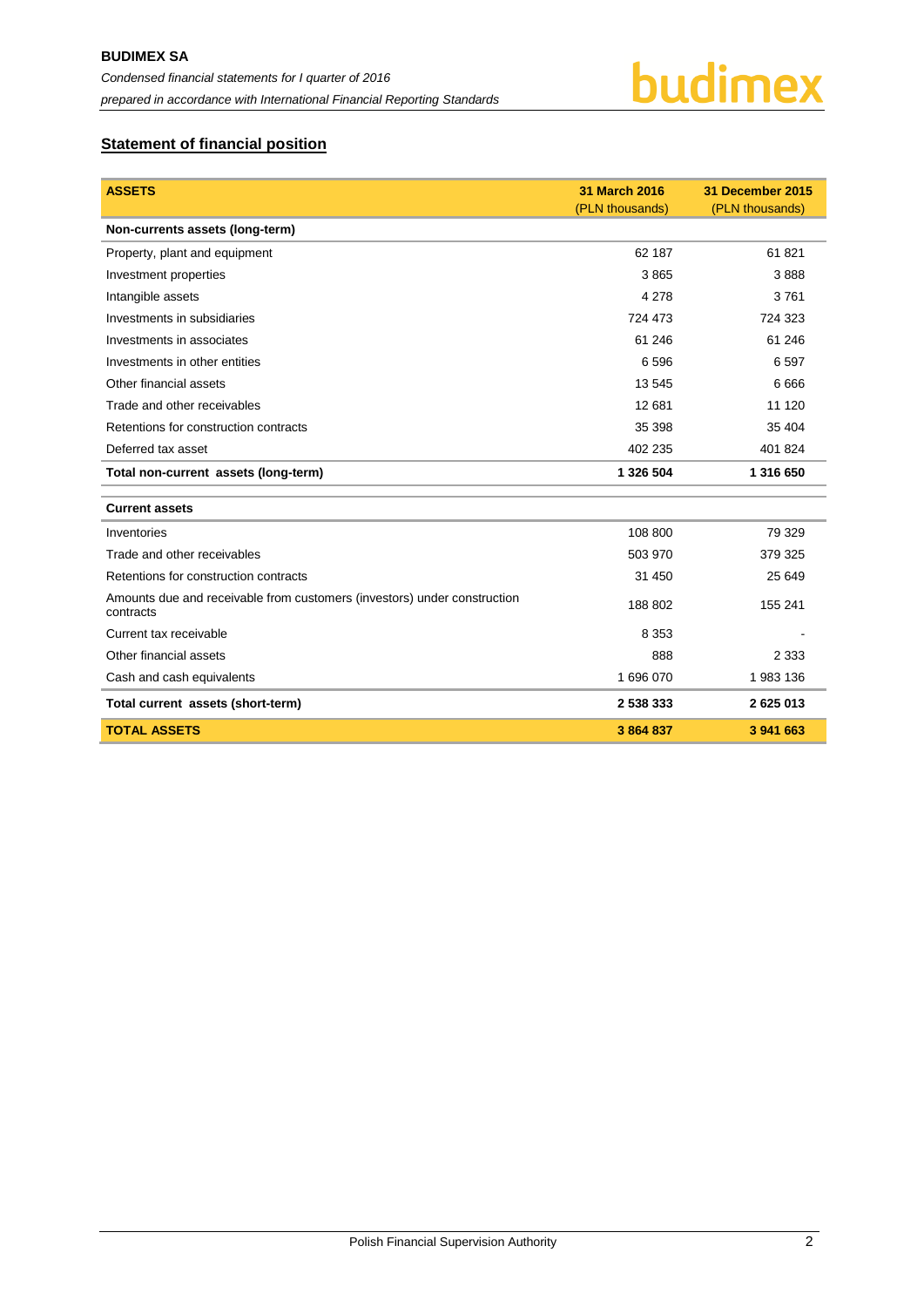# **Statement of financial position (cont.)**

| <b>EQUITY AND LIABILITIES</b>                                                 | 31 March 2016   | 31 December 2015 |
|-------------------------------------------------------------------------------|-----------------|------------------|
|                                                                               | (PLN thousands) | (PLN thousands)  |
| <b>Equity</b>                                                                 |                 |                  |
| Shareholders' equity                                                          |                 |                  |
| <b>Issued capital</b>                                                         | 145 848         | 145 848          |
| Share premium                                                                 | 80 199          | 80 199           |
| Other reserves                                                                | 53731           | 53 909           |
| Foreign exchange differences on translation of foreign operations             | 5 5 5 0         | 5 6 3 0          |
| Retained earnings                                                             | 274 084         | 208 753          |
| Total shareholders' equity                                                    | 559 412         | 494 339          |
| <b>Liabilities</b>                                                            |                 |                  |
| Long-term liabilities                                                         |                 |                  |
| Loans, borrowings and other external sources of finance                       | 13 604          | 11 551           |
| Retentions for construction contracts                                         | 202 139         | 196 185          |
| Provision for long-term liabilities and other charges                         | 158 168         | 153 495          |
| Long-term retirement benefits and similar obligations                         | 5 3 5 8         | 5 3 5 8          |
| Other financial liabilities                                                   | 158             | 5                |
| <b>Total long-term liabilities</b>                                            | 379 427         | 366 594          |
| <b>Short-term liabilities</b>                                                 |                 |                  |
| Loans, borrowings and other external sources of finance                       | 17 127          | 18 382           |
| Trade and other payables                                                      | 1 024 811       | 1 019 137        |
| Retentions for construction contracts                                         | 134 861         | 158 641          |
| Amounts due and payable to customers (investors) under construction contracts | 1 166 053       | 1 229 015        |
| Deferred income                                                               | 455 270         | 464 616          |
| Provision for short-term liabilities and other charges                        | 126 209         | 130 964          |
| Current tax payable                                                           |                 | 58 313           |
| Short-term retirement benefits and similar obligations                        | 926             | 926              |
| Other financial liabilities                                                   | 741             | 736              |
| <b>Total short-term liabilities</b>                                           | 2925998         | 3 080 730        |
| <b>Total liabilities</b>                                                      | 3 305 425       | 3 447 324        |
| <b>TOTAL EQUITY AND LIABILITIES</b>                                           | 3864837         | 3 941 663        |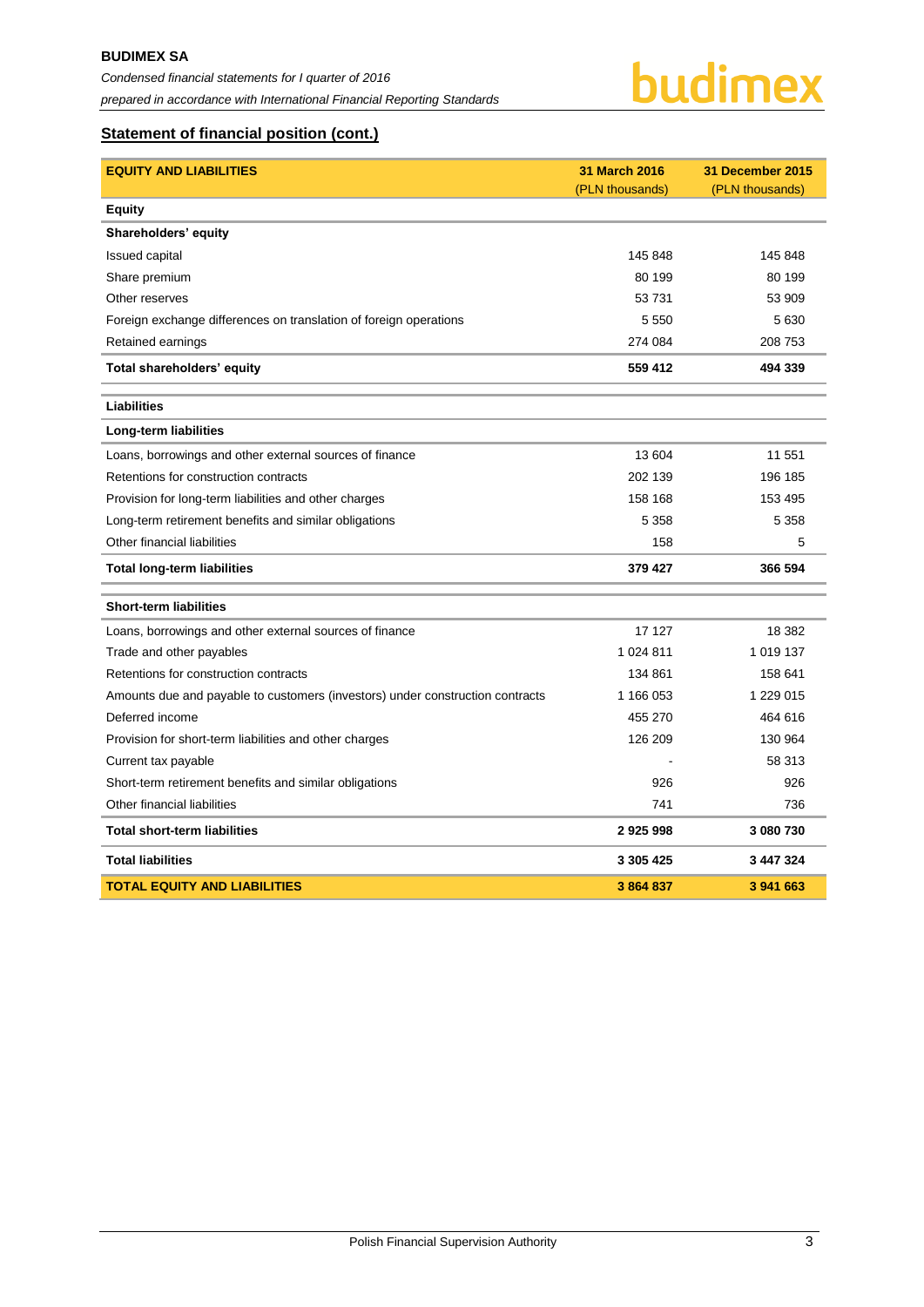## <span id="page-4-0"></span>**Income statement**

|                                                                           | 3-month period ended 31 March |                 |  |
|---------------------------------------------------------------------------|-------------------------------|-----------------|--|
|                                                                           | 2016                          | 2015            |  |
|                                                                           | (PLN thousands)               | (PLN thousands) |  |
| <b>Continuing operations</b>                                              |                               |                 |  |
| Net sales of finished goods, goods for resale, raw materials and services | 883 401                       | 795 628         |  |
| Cost of finished goods, goods for resale, raw materials and services sold | (799001)                      | (722931)        |  |
| Gross profit on sales                                                     | 84 400                        | 72 697          |  |
| Selling expenses                                                          | (2695)                        | (2536)          |  |
| Administrative expenses                                                   | (45 228)                      | (42 052)        |  |
| Other operating income                                                    | 19821                         | 21 919          |  |
| Other operating expenses                                                  | (16456)                       | (4702)          |  |
| <b>Operating profit</b>                                                   | 39 842                        | 45 326          |  |
| Finance income                                                            | 43 288                        | 20 551          |  |
| Finance costs                                                             | (8312)                        | (6918)          |  |
| Profit before tax                                                         | 74 818                        | 58 959          |  |
| Income tax                                                                | (9 487)                       | (9696)          |  |
| Net profit from continuing operations                                     | 65 331                        | 49 263          |  |
| Net profit for the period                                                 | 65 331                        | 49 263          |  |
|                                                                           |                               |                 |  |

| Basic and diluted earnings per share attributable to the shareholders (in PLN)<br>2,56 | 1,93 |
|----------------------------------------------------------------------------------------|------|
|----------------------------------------------------------------------------------------|------|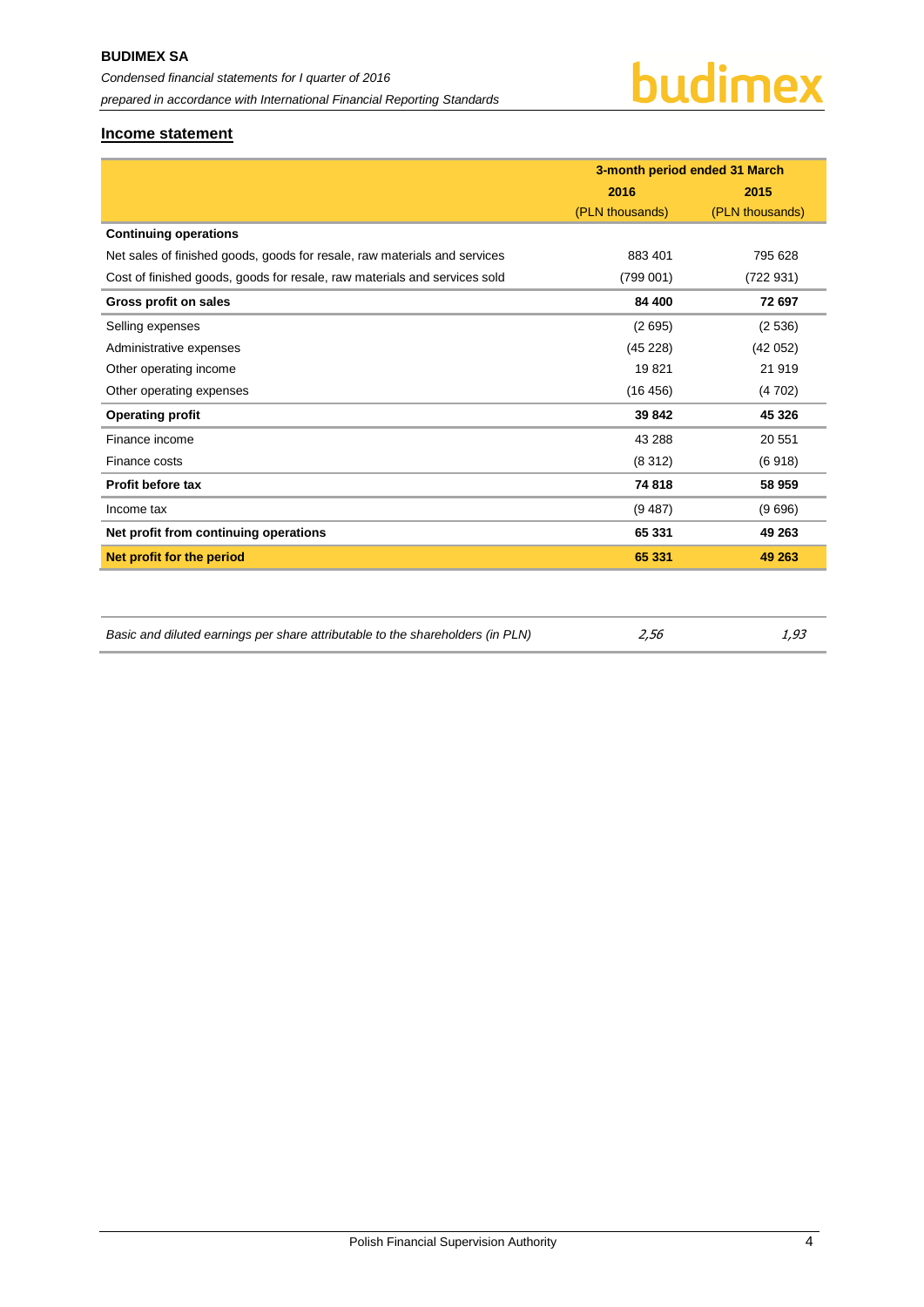# <span id="page-5-0"></span>**Statement of comprehensive income**

|                                                                  | 3-month period ended 31 March |                 |  |
|------------------------------------------------------------------|-------------------------------|-----------------|--|
|                                                                  | 2016                          | 2015            |  |
|                                                                  | (PLN thousands)               | (PLN thousands) |  |
| Net profit for the period                                        | 65 331                        | 49 263          |  |
| Other comprehensive income for the period, which:                |                               |                 |  |
| Will be subsequently reclassified to profit or loss:             |                               |                 |  |
| Foreign exchange differences on translation of foreign branch    | (80)                          | (57)            |  |
| Deferred tax related to components of other comprehensive income |                               |                 |  |
| Will not be subsequently reclassified to profit or loss:         |                               |                 |  |
| Actuarial gains/(losses)                                         |                               |                 |  |
| Deferred tax related to components of other comprehensive income |                               |                 |  |
| Other comprehensive income, net of tax                           | (80)                          | (57)            |  |
| Total comprehensive income for the period                        | 65 251                        | 49 206          |  |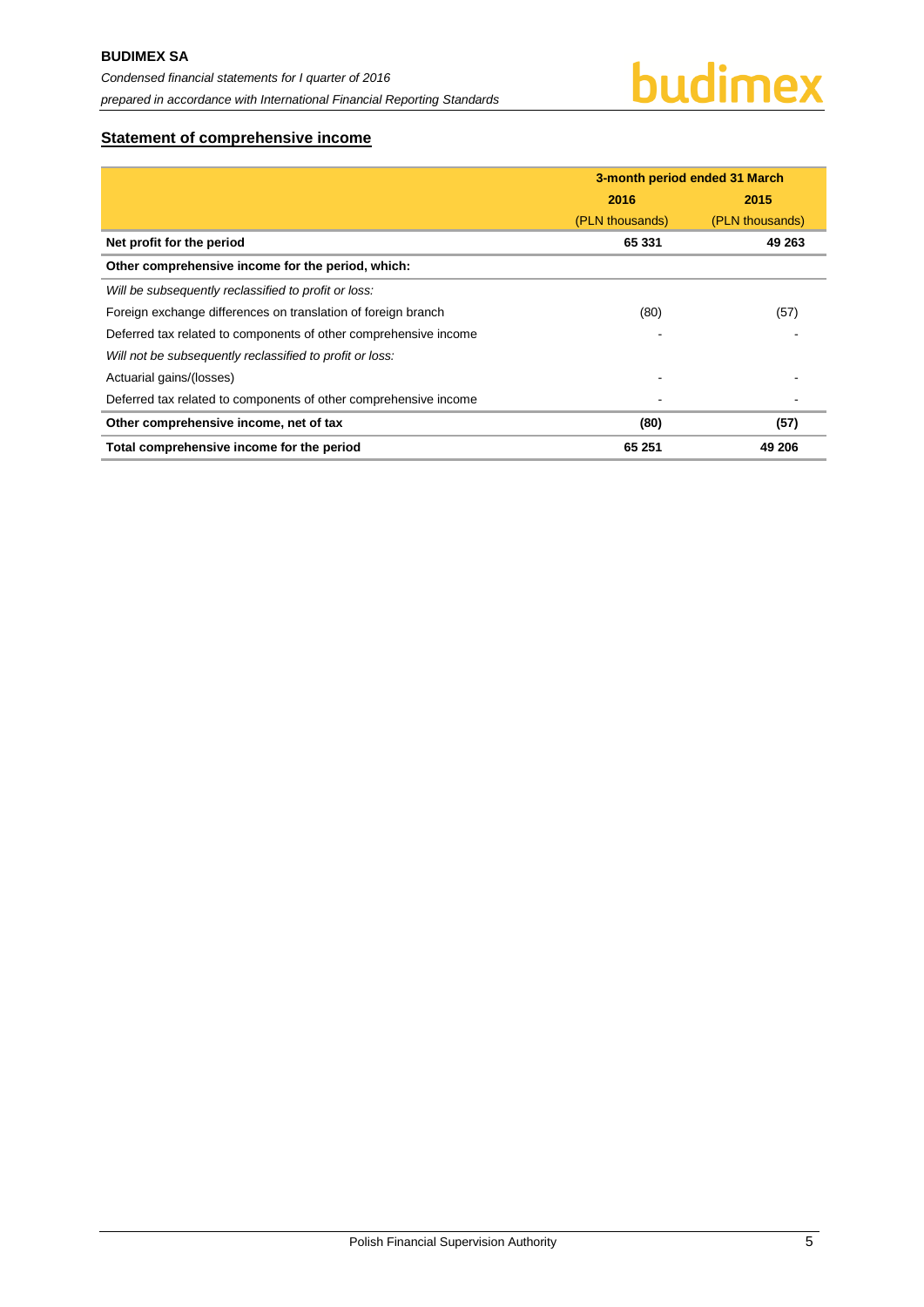## **BUDIMEX SA**

*Condensed financial statements for I quarter of 2016*

*prepared in accordance with International Financial Reporting Standards*



# **Statement of changes in equity**

<span id="page-6-0"></span>

|                                              | <b>Issued</b><br>capital | <b>Share</b><br>premium | <b>Other</b><br><b>reserves</b> | <b>Foreign exchange</b><br><b>differences</b><br>on translation<br>of foreign<br>operations | <b>Retained</b><br>earnings | <b>Total</b><br>equity |
|----------------------------------------------|--------------------------|-------------------------|---------------------------------|---------------------------------------------------------------------------------------------|-----------------------------|------------------------|
|                                              |                          |                         |                                 | in PLN thousands                                                                            |                             |                        |
| Balance as at 1 January 2016                 | 145 848                  | 80 199                  | 53 909                          | 5630                                                                                        | 208 753                     | 494 339                |
| Profit for the period                        | $\overline{\phantom{a}}$ | $\sim$                  | $\overline{\phantom{a}}$        | -                                                                                           | 65 331                      | 65 331                 |
| Other comprehensive income                   | $\blacksquare$           | $\sim$                  | $\sim$                          | (80)                                                                                        | $\blacksquare$              | (80)                   |
| Total comprehensive income for<br>the period | $\overline{\phantom{0}}$ |                         | ٠                               | (80)                                                                                        | 65 331                      | 65 251                 |
| Share-based payment                          | $\sim$                   | $\sim$                  | (178)                           | $\sim$                                                                                      | $\blacksquare$              | (178)                  |
| <b>Balance as at 31 March 2016</b>           | 145 848                  | 80 199                  | 53 731                          | 5 5 5 0                                                                                     | 274 084                     | 559 412                |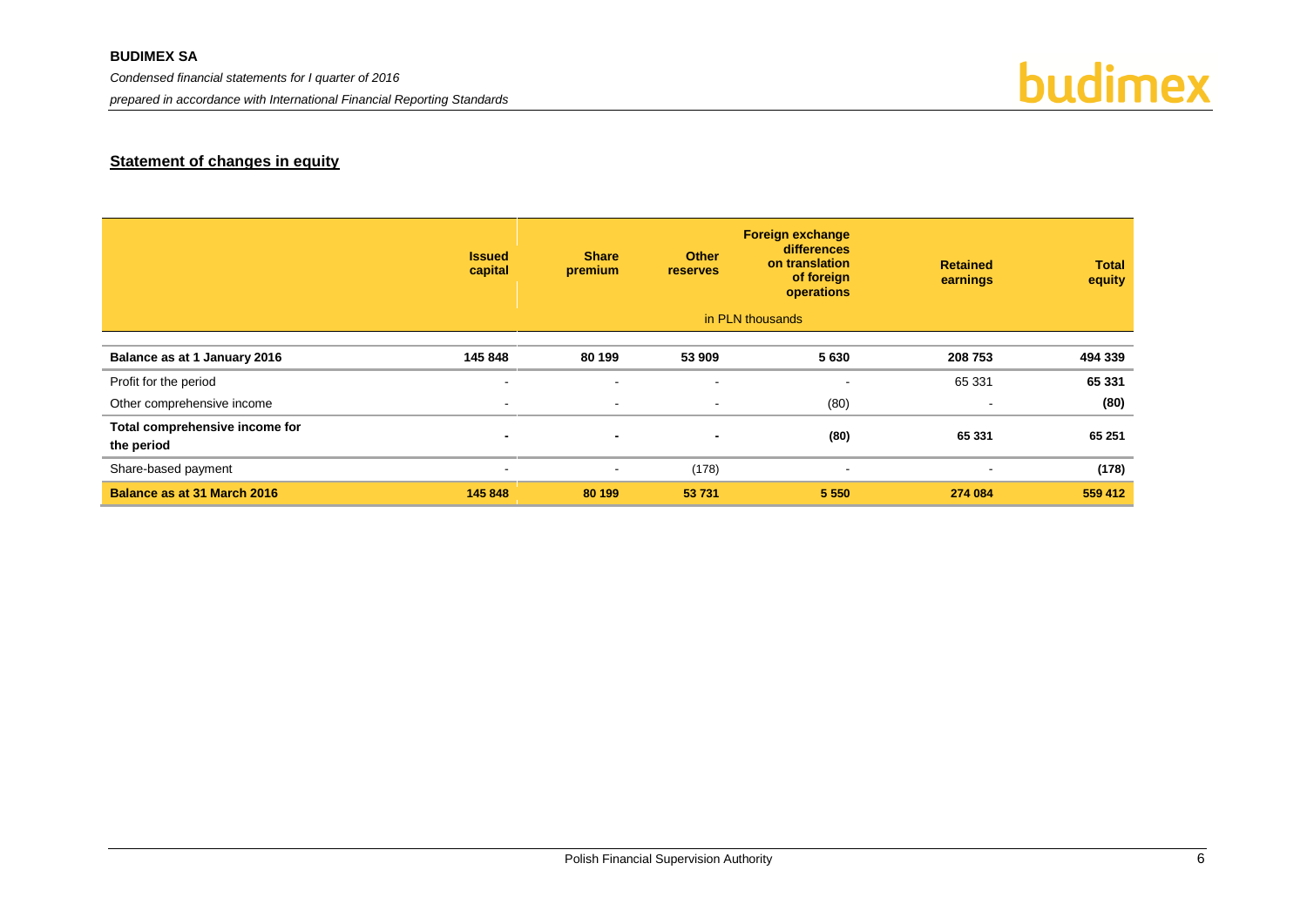*prepared in accordance with International Financial Reporting Standards*



# **Statement of changes in equity (cont.)**

|                                           | <b>Issued</b><br>capital | <b>Share</b><br>premium  | <b>Other</b><br><b>reserves</b> | <b>Foreign exchange</b><br>differences<br>on translation<br>of foreign<br>operations | <b>Retained</b><br>earnings | <b>Total</b><br>equity |
|-------------------------------------------|--------------------------|--------------------------|---------------------------------|--------------------------------------------------------------------------------------|-----------------------------|------------------------|
|                                           |                          |                          |                                 | in PLN thousands                                                                     |                             |                        |
| Balance as at 1 January 2015              | 145 848                  | 80 199                   | 59 520                          | 5 5 0 7                                                                              | 150 926                     | 442 000                |
| Profit for the period                     | $\blacksquare$           | $\overline{\phantom{a}}$ | $\overline{\phantom{a}}$        |                                                                                      | 49 263                      | 49 263                 |
| Other comprehensive income                | $\overline{\phantom{a}}$ | $\overline{\phantom{a}}$ |                                 | (57)                                                                                 | $\overline{\phantom{a}}$    | (57)                   |
| Total comprehensive income for the period | ٠                        | $\blacksquare$           |                                 | (57)                                                                                 | 49 263                      | 49 206                 |
| Share-based payment                       | ٠                        |                          | 244                             | $\overline{\phantom{a}}$                                                             | ٠                           | 244                    |
| Balance as at 31 March 2015               | 145 848                  | 80 199                   | 59 764                          | 5 4 5 0                                                                              | 200 189                     | 491 450                |
| Profit for the period                     | $\blacksquare$           |                          |                                 |                                                                                      | 158 745                     | 158 745                |
| Other comprehensive income                | $\overline{\phantom{a}}$ | $\overline{\phantom{a}}$ | (441)                           | 180                                                                                  | $\overline{\phantom{a}}$    | (261)                  |
| Total comprehensive income for the period | $\blacksquare$           | $\sim$                   | (441)                           | 180                                                                                  | 158 745                     | 158 484                |
| <b>Dividends</b>                          | $\blacksquare$           | $\blacksquare$           |                                 |                                                                                      | (155989)                    | (155989)               |
| Share-based payment                       | $\overline{\phantom{a}}$ | $\overline{\phantom{a}}$ | 394                             |                                                                                      |                             | 394                    |
| Previous periods loss offset              | $\overline{\phantom{a}}$ | $\overline{\phantom{a}}$ | (5808)                          |                                                                                      | 5 8 0 8                     |                        |
| <b>Balance as at 31 December 2015</b>     | 145 848                  | 80 199                   | 53 909                          | 5 6 3 0                                                                              | 208 753                     | 494 339                |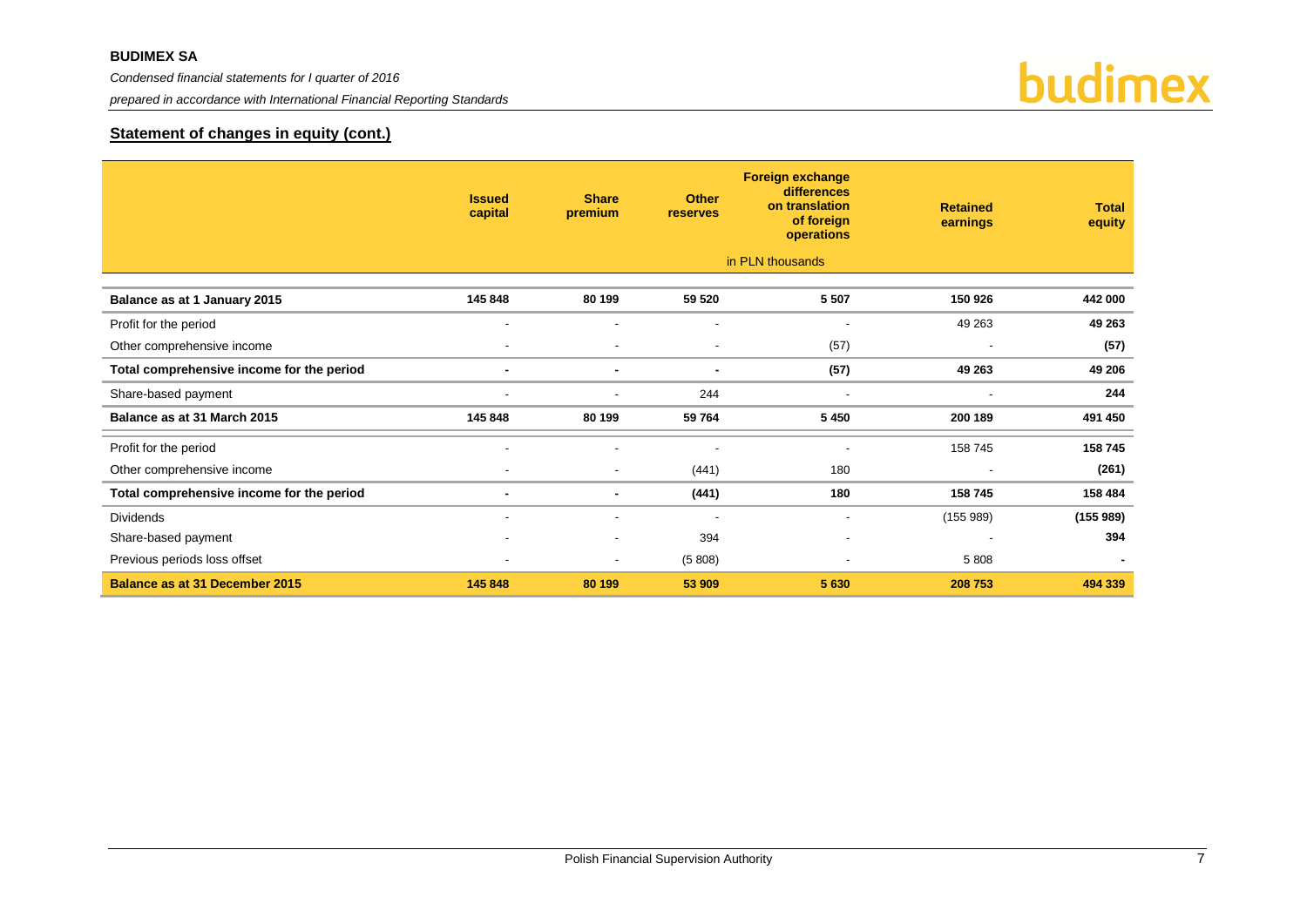# <span id="page-8-0"></span>**Cash flow statement**

|                                                                                                        | 3-month period ended 31 March |                 |  |
|--------------------------------------------------------------------------------------------------------|-------------------------------|-----------------|--|
|                                                                                                        | 2016                          | 2015            |  |
|                                                                                                        | (PLN thousands)               | (PLN thousands) |  |
| <b>CASH FLOW FROM OPRATING ACTIVITIES</b>                                                              |                               |                 |  |
| Net profit before tax                                                                                  | 74 818                        | 58 959          |  |
| <b>Adjustments for:</b>                                                                                |                               |                 |  |
| Depreciation/ amortization                                                                             | 5 4 5 0                       | 4958            |  |
| Foreign exchange (gains)/ losses                                                                       | (187)                         | (305)           |  |
| Interest and shares in profits (dividends)                                                             | (30952)                       | (11699)         |  |
| (Profit)/ loss on disposal of investments                                                              | (243)                         | (7080)          |  |
| Change in valuation of derivative financial instruments                                                | 59                            | (6385)          |  |
| Change in provisions and liabilities arising from retirement benefits and similar<br>obligations       | (82)                          | 5 2 5 0         |  |
| Other adjustments                                                                                      | (245)                         | (5571)          |  |
| Operating profit before changes in working capital                                                     | 48 618                        | 38 127          |  |
| Change in receivables and retentions for construction contracts                                        | (100995)                      | 15 288          |  |
| Change in inventories                                                                                  | (29 471)                      | (37523)         |  |
| Change in retentions for construction contracts and in liabilities, except for loans<br>and borrowings | (11105)                       | 18 448          |  |
| Change in amounts due and receivable under construction contracts                                      | (96523)                       | (98813)         |  |
| Change in deferred income                                                                              | (9346)                        | 132 218         |  |
| Change in cash and cash equivalents of restricted use                                                  | 7 2 5 1                       | 6 191           |  |
| Cash used /from operations                                                                             | (191571)                      | 73 936          |  |
| Income tax paid                                                                                        | (76 564)                      | (33 810)        |  |
| NET CASH USED IN OPERATING ACTIVITIES                                                                  | (268135)                      | 40 126          |  |
| <b>CASH FLOW FROM INVESTING ACTIVITIES</b>                                                             |                               |                 |  |
| Sale of intangible assets and tangible fixed assets                                                    | 248                           | 8               |  |
| Sale of assets held for sale                                                                           |                               | 14 000          |  |
| Purchase of intangible assets and tangible fixed assets                                                | (3551)                        | (1953)          |  |
| Issued capital increase in related entities                                                            | (150)                         |                 |  |
| Loans granted                                                                                          | (6 860)                       | (13338)         |  |
| Interest received                                                                                      | 1 606                         | 299             |  |
| NET CASH USED IN INVESTING ACTIVITIES                                                                  | (8707)                        | (984)           |  |
| <b>CASH FLOW FROM FINANCING ACTIVITIES</b>                                                             |                               |                 |  |
| Payment of finance lease liabilities                                                                   | (3 013)                       | (2910)          |  |
| Interest paid                                                                                          | (161)                         | (203)           |  |
| <b>NET CASH USED IN FINANCING ACTIVITIES</b>                                                           | (3174)                        | (3 113)         |  |
| <b>NET CHANGE IN CASH AND CASH EQUIVALENTS</b>                                                         | (280 016)                     | 36 029          |  |
| Foreign exchange differences, net                                                                      | 201                           | (48)            |  |
| <b>CASH AND CASH EQUIVALENTS AT THE BEGINNING OF THE PERIOD (note 1.4)</b>                             | 1935366                       | 1 361 934       |  |
| <b>CASH AND CASH EQUIVALENTS AT THE END OF THE PERIOD (note 1.4)</b>                                   | 1 655 551                     | 1 397 915       |  |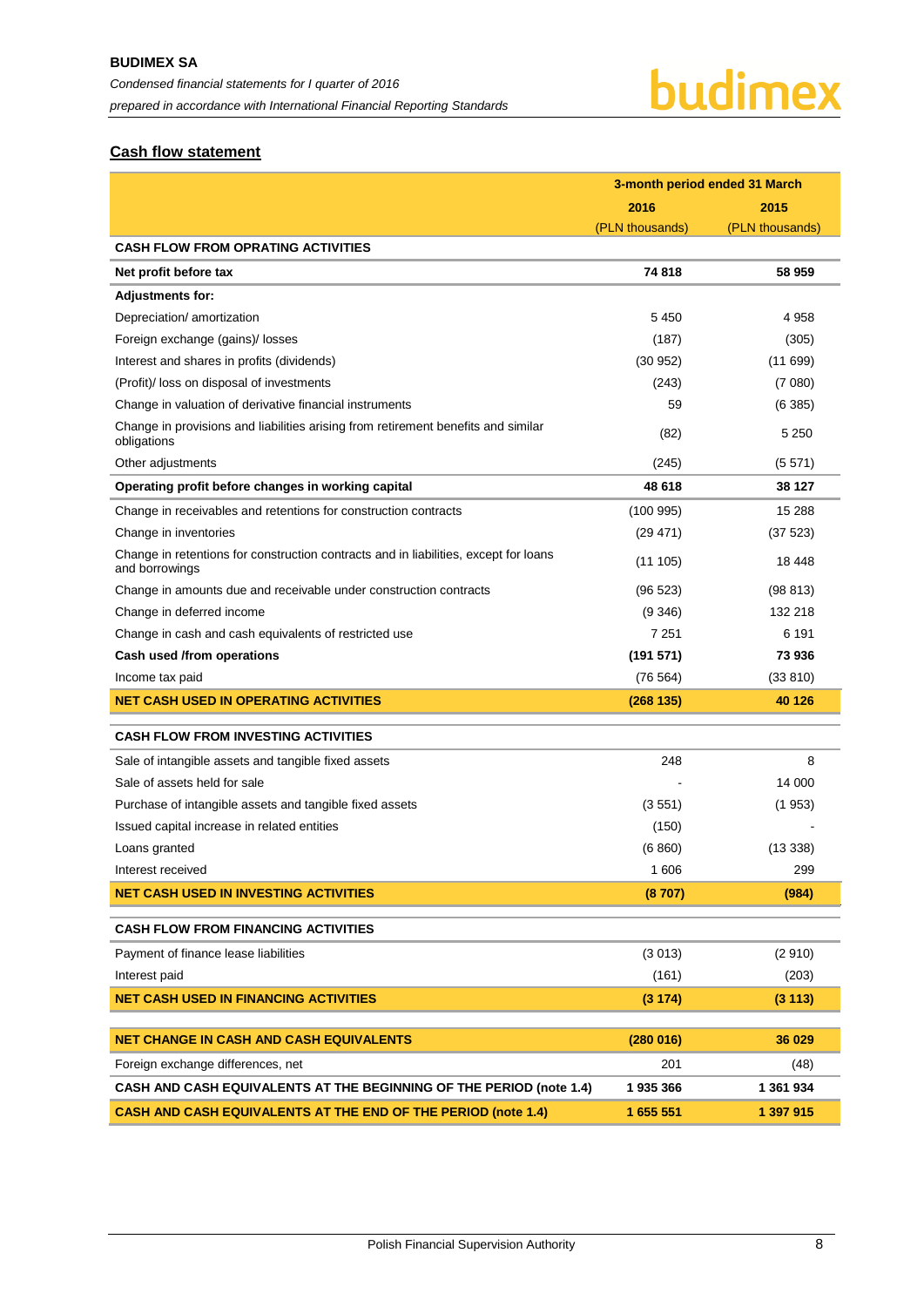## <span id="page-9-1"></span><span id="page-9-0"></span>**1. Principles applied for the purpose of preparation of this report**

## **1.1. Accounting policies and basis of preparing the financial statements of the Company**

These condensed financial statements were prepared in accordance with IAS 34 "Interim Financial Reporting" and appropriate accounting standards applicable for preparation of the interim financial statements adopted by the European Union issued and effective when preparing the interim financial statements applying the same principles for the current and comparable period. Details of accounting policies adopted by the Company were described in the financial statements of the Company for the year ended 31 December 2015, published on 14 March 2016.

The financial statements and the comparative data contain aggregate data of the Company's German branch translated into Polish zloty using the rate of exchange presented in the point 1.3 of herein condensed financial statements.

The financial statements and the comparative data contain also attributable to Budimex SA share in jointly controlled entities that constitute joint operations as per IFRS 11: Budimex SA Sygnity SA Sp. j., Budimex SA Ferrovial Agroman SA Sp. j., Budimex SA Ferrovial Agroman SA S.C., Budimex SA Budimex Budownictwo Sp. z o.o. S.C., Budimex SA Cadagua SA S.C., Budimex SA Cadagua SA II S.C., Budimex SA Tecnicas Reunidas SA – Turów S.C., Budimex SA Ferrovial Agroman (UK) Limited - Metro II Sp.j, Budimex SA Energetyka 1 Sp. j., Budimex SA Energetyka 2 Sp. j., Budimex SA Energetyka 3 Sp. j. and Budimex SA Cadagua SA 3 s.c. (established in 2016).

## *Standards and interpretations effective in the current period*

The following amendments to the existing standards issued by the International Accounting Standards Board ("IASB") and adopted by the EU are effective for the current period:

- Amendments to IFRS 11 "Joint Arrangements" Accounting for Acquisitions of Interests in Joint Operations, endorsed in the EU on 24 November 2015 (effective for annual periods beginning on or after 1 January 2016),
- Amendments to IAS 1 "Presentation of Financial Statements" Disclosure Initiative, endorsed in the EU on 18 December 2015 (effective for annual periods beginning on or after 1 January 2016),
- Amendments to IAS 16 "Property, plant and equipment" and IAS 41 "Agriculture" Bearer Plants, endorsed in the EU on 23 November 2015 (effective for annual periods beginning on or after 1 January 2016),
- Amendments to IAS 16 "Property, plant and equipment" and IAS 38 "Intangible Assets" Clarification of Acceptable Methods of Depreciation and Amortization, endorsed in the EU on 2 December 2015 (effective for annual periods beginning on or after 1 January 2016),
- Amendments to 19 .Employee Benefits" Defined Benefit Plans: Employee Contributions, endorsed in the EU on 17 December 2014 (effective for annual periods beginning on or after 1 February 2015),
- **Amendments to 27 "Separate Financial Statements"** Equity Method in Separate Financial Statements, endorsed in the EU on 18 December 2015 (effective for annual periods beginning on or after 1 January 2016),
- **Annual Improvements to IFRSs (Cycle 2010-2012)** improvements to IFRS 2, IFRS 3, IFRS 8, IFRS 13, IAS 16, IAS 24 and IAS 38, mainly with a view to removing inconsistencies and ensuring wording clarification; endorsed in the EU on 17 December 2014 (effective for annual periods beginning on or after 1 February 2015),
- **"Annual Improvements to IFRSs (Cycle 2012-2014)"** improvements to IFRS 5, IFRS 7, IAS 19 and IAS 34, mainly with a view to removing inconsistencies and ensuring wording clarification, endorsed in the EU on 15 December 2015 (effective for annual periods beginning on or after 1 January 2016).

The adoption of these amendments to the existing standards has not led to any changes in the Company's accounting policies.

## *Standards and amendments to standards issued by IASB but not yet adopted by the EU*

At present, IFRS as adopted by the EU do not significantly differ from regulations adopted by the International Accounting Standards Board (IASB) except from the following standards and amendments to the existing standards, which were not endorsed for use as at 27 April 2016:

**IFRS 9** "Financial Instruments" (effective for annual periods beginning on or after 1 January 2018),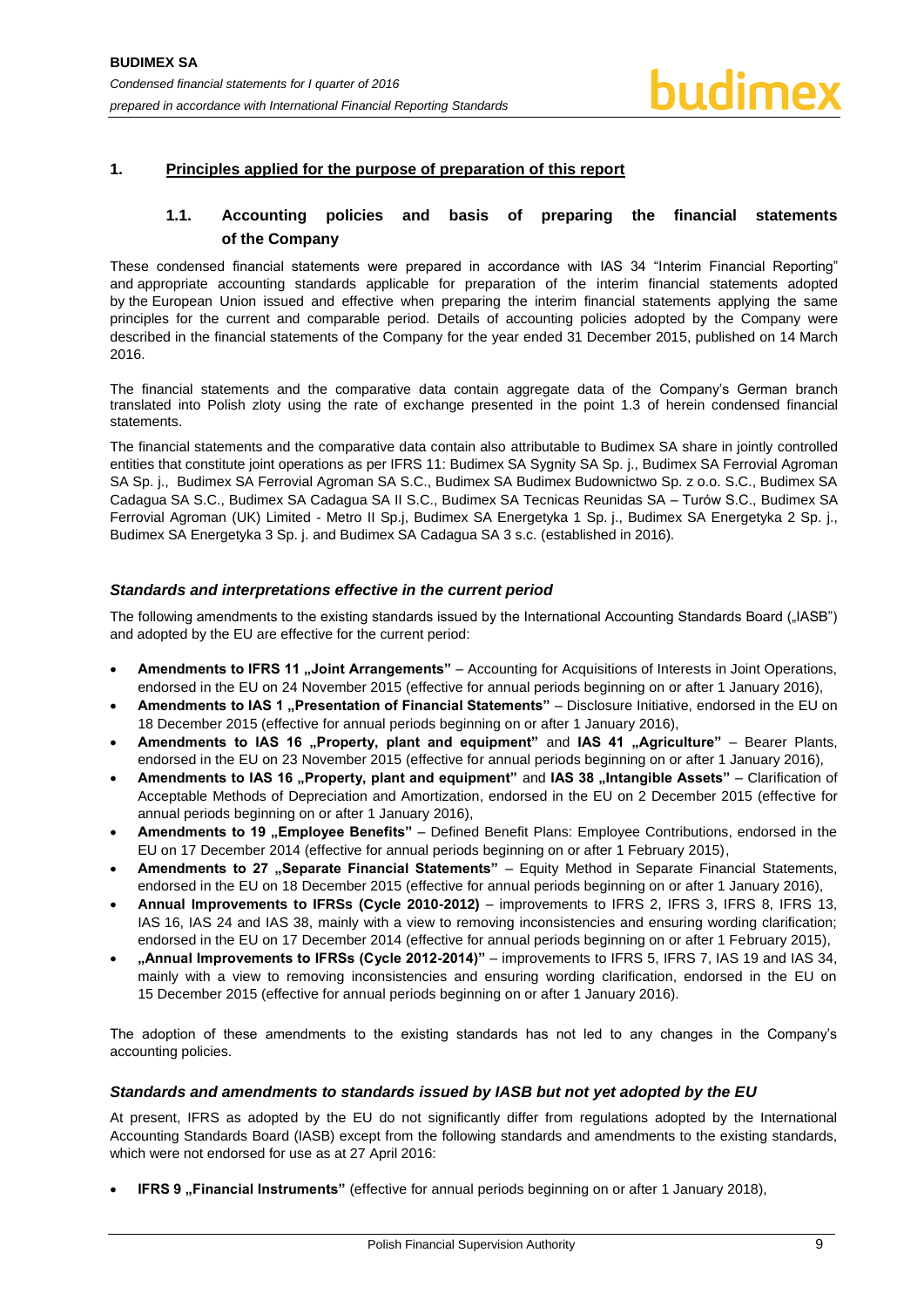- **IFRS 14 "Regulatory Deferral Accounts"** (the EU has decided to suspend the endorsement process),
- **IFRS 15 "Revenue from Contracts with Customers"** and **Amendments to IFRS 15** Effective date of IFRS 15 (effective for annual periods beginning on or after 1 January 2018),
- **IFRS 16 . Leases"** (effective for annual periods beginning on or after 1 January 2019),
- Amendments to IFRS 10 "Consolidated Financial Statements" and IAS 28 "Investments in Associates **and Joint Ventures"** – Sale or Contribution of Assets Between an Investor and its Associate or Joint Venture (the EU suspended the endorsement process for an indefinite period of time),
- Amendments to IFRS "Consolidated Financial Statements", IFRS 12 "Disclosure of Interests in Other **Entities"** and IAS 28 "Investments in Associates and Joint Ventures" – Investment Entities: Applying the Consolidation Exception (effective for annual periods beginning on or after 1 January 2016),
- Amendments to IAS 7 "Statement of Cash Flows" Disclosure Initiative (effective for annual periods beginning on or after 1 January 2017),
- Amendments to IAS 12 "Income Taxes" Recognition of Deferred Tax Assets for Unrealised Losses (effective for annual periods beginning on or after 1 January 2017),
- **Clarifications to IFRS 15 "Revenue from Contracts with Customers"** effective for annual periods beginning on or after 1 January 2018).

The Company estimates that the application of IFRS 16 "Leases" may, to some extent, increase both its non-current assets and its financial liabilities. At the same time, positive impact on operating result and negative impact on the result from financing activities are expected. These changes are, however, to offset so that the implementation of IFRS 16 will not bear any material impact on Company's net result. The remaining standards and amendments or improvements would not have any material impact on the condensed financial statements, had these been used by the Company at the reporting date.

At the same time, hedge accounting regarding the portfolio of financial assets and liabilities, whose principles have not been adopted by the EU, is still unregulated. According to the Company's estimates, application of hedge accounting for the portfolio of financial assets or liabilities pursuant to IAS 39: "Financial Instruments: Recognition and Measurement", would not significantly impact the financial statements, if applied as at the balance sheet date.

## **1.2. Changes in accounting principles and the method of preparation of financial statements**

<span id="page-10-0"></span>In the reporting period there were no changes in the accounting principles and the method of preparation of financial statements compared to those disclosed in the financial statements of the Company for the financial year 2015, published on 14 March 2016.

#### **1.3. Translation of selected financial data into euro**

<span id="page-10-1"></span>Selected financial data was translated into euro in accordance with the following rules:

- $\bullet$  individual asset and liability items using the average exchange rate prevailing as at 31 March 2016 4,2684 PLN/EUR,
- individual profit and loss account and statement of cash flow items for the first quarter of 2016 using the exchange rate being an arithmetic average of average exchange rates established by the National Bank of Poland for the last day of each ended month for the period from 1 January 2016 to 31 March 2016 -4,3559 PLN/EUR,
- individual asset and liability items of comparative financial data for the year 2015 using the average exchange rate prevailing as at 31 December 2015 – 4,2615 PLN/EUR,
- individual profit and loss account and statement of cash flow items of comparative financial data for the first quarter of 2015 - using the exchange rate being an arithmetic average of average exchange rates established by the National Bank of Poland for the last day of each ended month for the period from 1 January 2015 to 31 March 2015 – 4,1489 PLN/EUR.

## **1.4. Cash recognized in the cash flow statement**

<span id="page-10-2"></span>The Company recognizes cash of restricted use including cash of the consortia in the portion attributable to other consortium members in the statement of financial position under cash and cash equivalents. For the purpose of the statement of cash flow – the balance of cash at the beginning and at the end of the reporting period is reduced by cash of restricted use, and its change in the statement of financial position is recognized under cash flow from operating activities.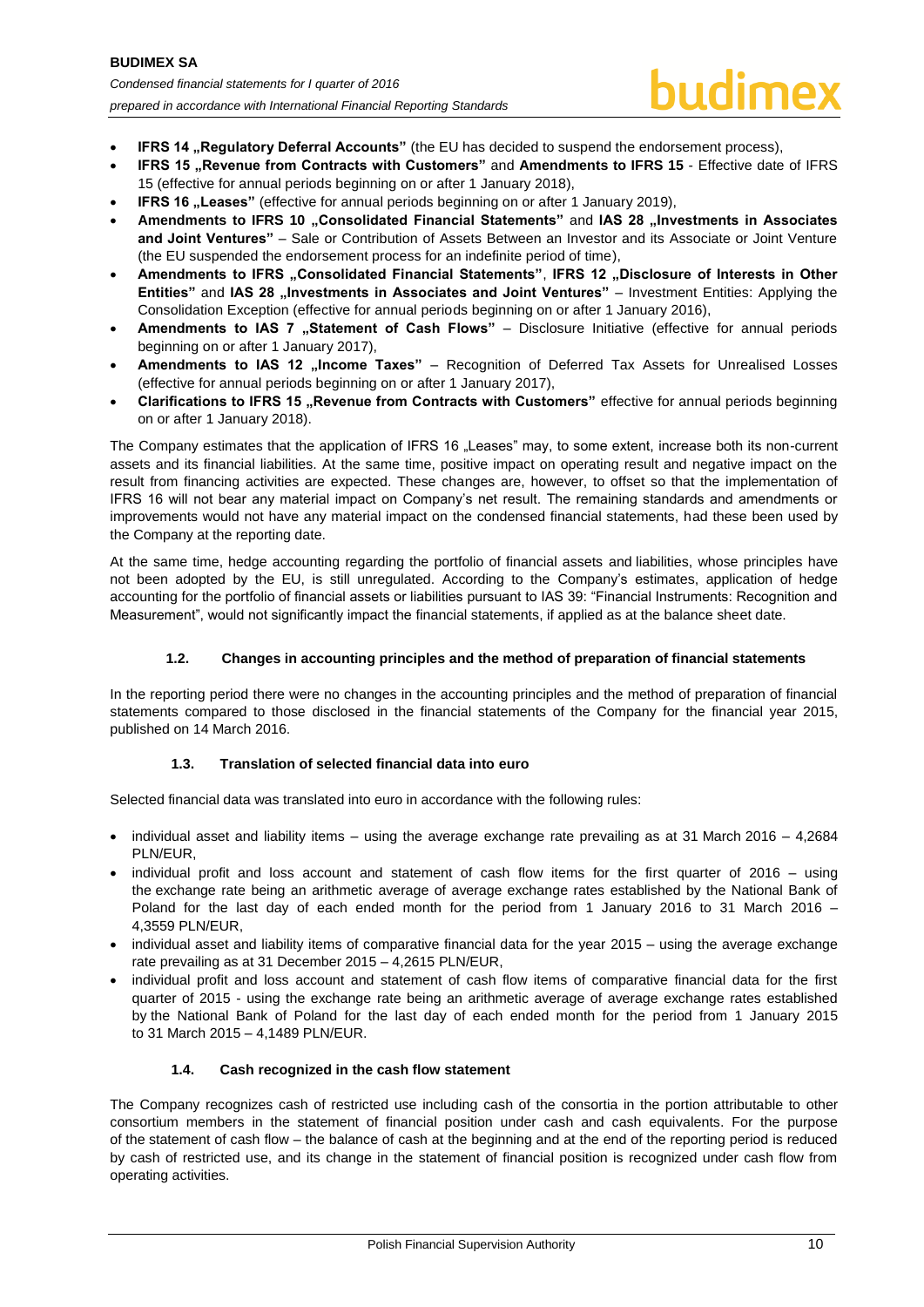|                                                        | 31 March<br>2016 | 31 December<br>2015 | 31 March<br>2015 |
|--------------------------------------------------------|------------------|---------------------|------------------|
|                                                        |                  | in PLN thousand     |                  |
| Cash recognised in the statement of financial position | 1696070          | 1983136             | 1 433 760        |
| Cash and cash equivalents of restricted use            | (40519)          | (47770)             | (35845)          |
| Cash recognised in the statement of cash flow          | 1 655 551        | 1935366             | 1 397 915        |

#### **1.5. Going concern**

<span id="page-11-0"></span>The financial statements of the Company were prepared on the assumption that the Company will be going concern in the foreseeable future without a significant limitation in its activities. As at the date of signing the financial statements, the Management Board of the Company is not aware of any facts or circumstances that would indicate a threat to the Company's continued activities after the reporting date, due to an intended or compulsory withdrawal from or a significant limitation in its activities.

As at 31 March 2016 the excess of the current liabilities over the current assets amounted to PLN 387 665 thousand. Taking into consideration very good financial position of Budimex Group related to liquidity, of which the excess of current assets over current liabilities as at 31 March 2016 amounted to PLN 281 433 thousand, the Company's Management Board does not state as at the date of signing the financial statements any threat to Company's ability to continue as a going concern.

# <span id="page-11-1"></span>**2. Shareholders of the Parent Company**

| as juliuws.                                                                                   |                          |                            |                            |                           |                                            |  |  |
|-----------------------------------------------------------------------------------------------|--------------------------|----------------------------|----------------------------|---------------------------|--------------------------------------------|--|--|
| <b>Shareholder</b>                                                                            | <b>Type of</b><br>shares | <b>Number of</b><br>shares | % of the issued<br>capital | <b>Number of</b><br>votes | % of voting<br>rights at the<br><b>AGM</b> |  |  |
| Valivala Holdings B.V. Amsterdam (the<br>Netherlands) - Ferrovial SA Group company<br>(Spain) | ordinary                 | 15 078 159                 | 59.06%                     | 15 078 159                | 59.06%                                     |  |  |
| Aviva OFE Aviva BZ WBK                                                                        | ordinary                 | 1 720 000                  | 6.74%                      | 1 720 000                 | 6.74%                                      |  |  |

According to the information held by Budimex SA, the shareholding structure of Budimex SA as at 27 April 2016 was  $\epsilon$ s follows:

The above data present the shareholding structure as at the last annual general meeting of 26 April 2016. As at the annual general meeting of 28 April 2015, the shareholder Aviva OFE Aviva BZ WBK registered 1 280 000 shares, which accounted for 5.01% of the issued capital and total voting rights at the AGM.

Other shareholders ordinary 8 731 939 34.20% 8 731 939 34.20% **Total 25 530 098 100,00% 25 530 098 100,00%**

# <span id="page-11-2"></span>**3. Descriptions of factors and events which had a material effect on the financial result of the Company for the first quarter of 2016**

## **3.1. Business operation of the Company in the I quarter of 2016**

<span id="page-11-3"></span>Sale of construction-assembly services in Poland is characterized by seasonality mainly connected with atmosphere conditions and the highest revenues are usually achieved in the second and third quarter, while the lowest – in the first quarter.

In the period of three months of 2016 Budimex SA earned sales revenue in the amount of PLN 883 401 thousand, mainly related to sales of construction services amounted to PLN 878 809 thousand.

In the comparative period of the year 2015, sales revenue amounted to PLN 795 628 thousand, mainly related to sales of construction services amounted to PLN 792 115 thousand.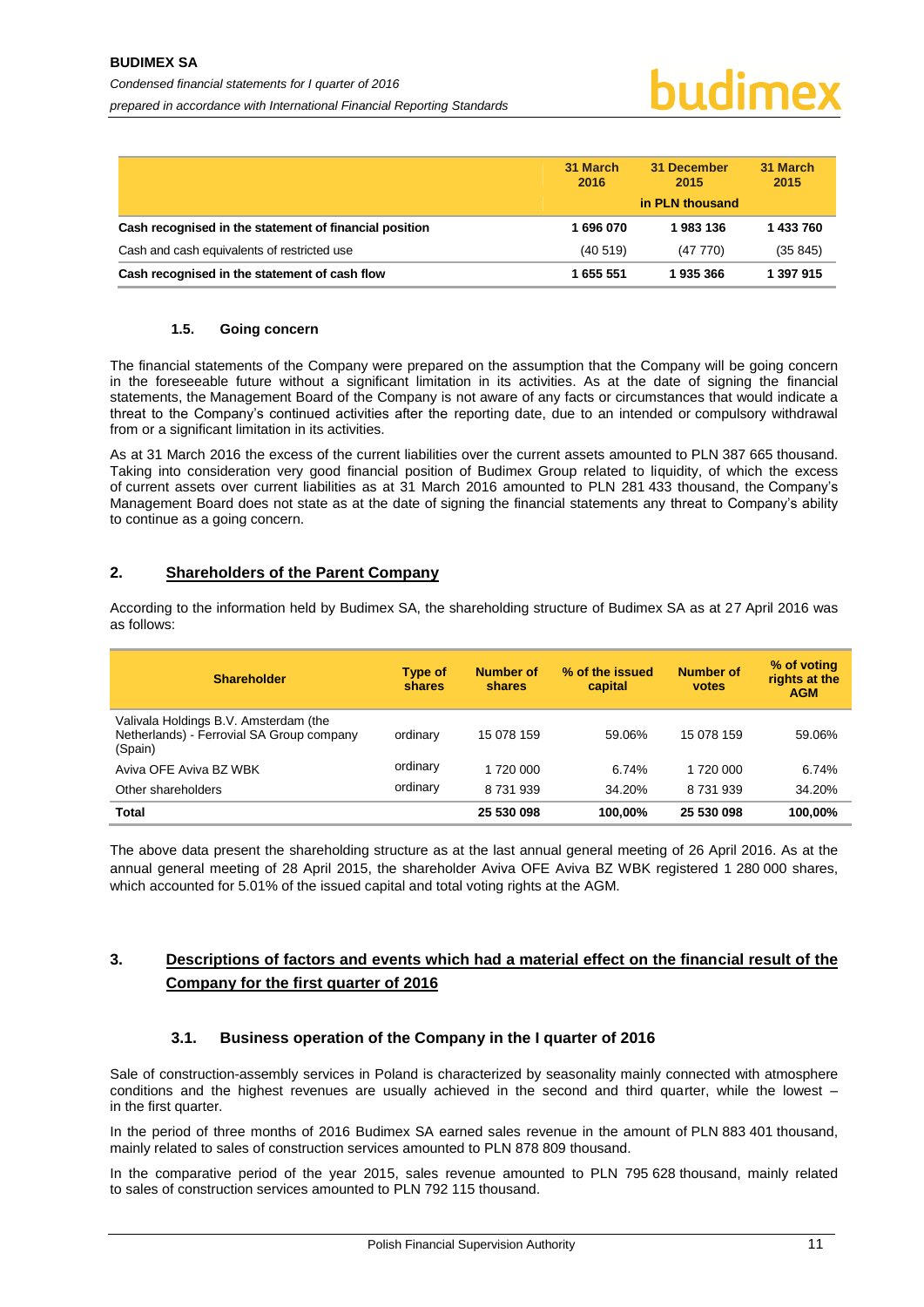Gross profit on sales for the 3-month period of 2016 amounted to PLN 84 400 thousand and was PLN 11 703 thousand (16.10%) higher than in the comparative period of the previous year.

Total amount of administrative and selling expenses in I quarter of 2016 was PLN 47 923 thousand, while in I quarter of 2015 amounted to PLN 44 588 thousand. The share of selling and administrative expenses in total sales was equal to 5.42% (in the first quarter of 2014 to 5.60%).

In I quarter of 2016, the result from the other operating activity, including financial result from derivative instruments, was positive and amounted to PLN 3 365 thousand (in I quarter of 2015 it amounted to PLN 17 217 thousand). Other operating income comprised mainly: revenue from received penalties and fines in the amount to PLN 10 216 thousand, released provisions for penalties and legal proceedings in the amount of PLN 5 510 thousand and PLN 1 968 thousand accordingly, reversal of receivable impairment write-downs in the amount of PLN 1 368 thousand. Other operating expenses comprised mainly: impairment write-downs against doubtful debts in the amount of PLN 9 508 thousand, penalties and fines paid in the amount of PLN 5 235 and loss on valuation and realization of derivative instrument contracts of PLN 1 184 thousand.

All valued derivative instrument contracts were classified as level 2 in the fair value hierarchy. During the 3 months ended 31 March 2016, there was no transfer between Level 1 and Level 2 of fair value measurements, and no transfer into and out of Level 3 of fair value measurement.

In I quarter of 2016 the operating profit amounted to PLN 39 842 thousand and was lower by PLN 5 484 thousand (12.10%) compared to the comparative period of the year 2015. In I quarter of 2016, the operating margin was equal to 4,51%, while in the comparative period of 2015 was equal to 5.70%.

In I quarter of 2016, the result from financial activity was positive and amounted to PLN 34 976 thousand and in the comparative period of 2015 the result was lower by PLN 21 343 thousand. Financial income, besides dividend income from related entities in the amount of PLN 31 000 thousand, comprised also interest of PLN 11 995 thousand. Financial expenses comprised mainly costs of bank guarantees and commissions in the amount of PLN 5 698 and costs of long-term retention receivables and liabilities discounting of PLN 2 352.

Profit before tax for the period of 3-months of 2016 amounted to PLN 74 818 thousand, while in the comparative period of 2015 amounted to PLN 58 959 thousand.

In the period of three months of 2016 the Company reported a net profit of PLN 65 331 thousand gaining net profit margin of 7.40% while in the same period of 2015 net profit margin was equal to 6,19%.

In the first quarter of 2016, the Company purchased or started to lease machinery and equipment with total value of PLN 3 798 thousand.

## **3.2. Changes of estimates**

#### <span id="page-12-0"></span>**Provisions for expected contract losses**

In accordance with accounting policies adopted, the Company creates provisions for expected contract losses if budgeted contract costs exceed the entire expected contract revenue. As at 31 March 2016, the balance of the provision for contract losses amounted to PLN 641 543 thousand, while as at 31 December 2015 amounted to PLN 629 426 thousand. Due to that, in the 3-month period of 2015 the balance of provision increased by PLN 12 117 thousand.

#### **Provision for legal proceedings**

The Company recognises provisions for legal proceedings when it is suited and the probability of an unfavourable court judgement is higher than the probability of a favourable one. An estimation of that result is made on the basis of analysis of a legal proceedings progress as well as lawyers' opinions. As at 31 March 2016, the balance of the provision in this respect amounted to PLN 24 122 thousand, while as at 31 December 2015 amounted to PLN 26 090 thousand. Due to that, in the 3-month period of 2016 the balance of provision increased by PLN 1 968 thousand.

#### **Provision for penalties**

The Company recognises provisions for penalties related to the realization of construction contracts. A provision is recognised only when the Company has a present obligation as a result of past event, the settlement of that obligation is highly probable and a reliable estimate can be made of the amount of the obligation. As at 31 March 2016, the balance of the provision in this respect amounted to PLN 40 050 thousand, while as at 31 December 2015 amounted to PLN 45 555 thousand. Due to that, in the 3-month period of 2016 the balance of provision decreased by PLN 5 505 thousand.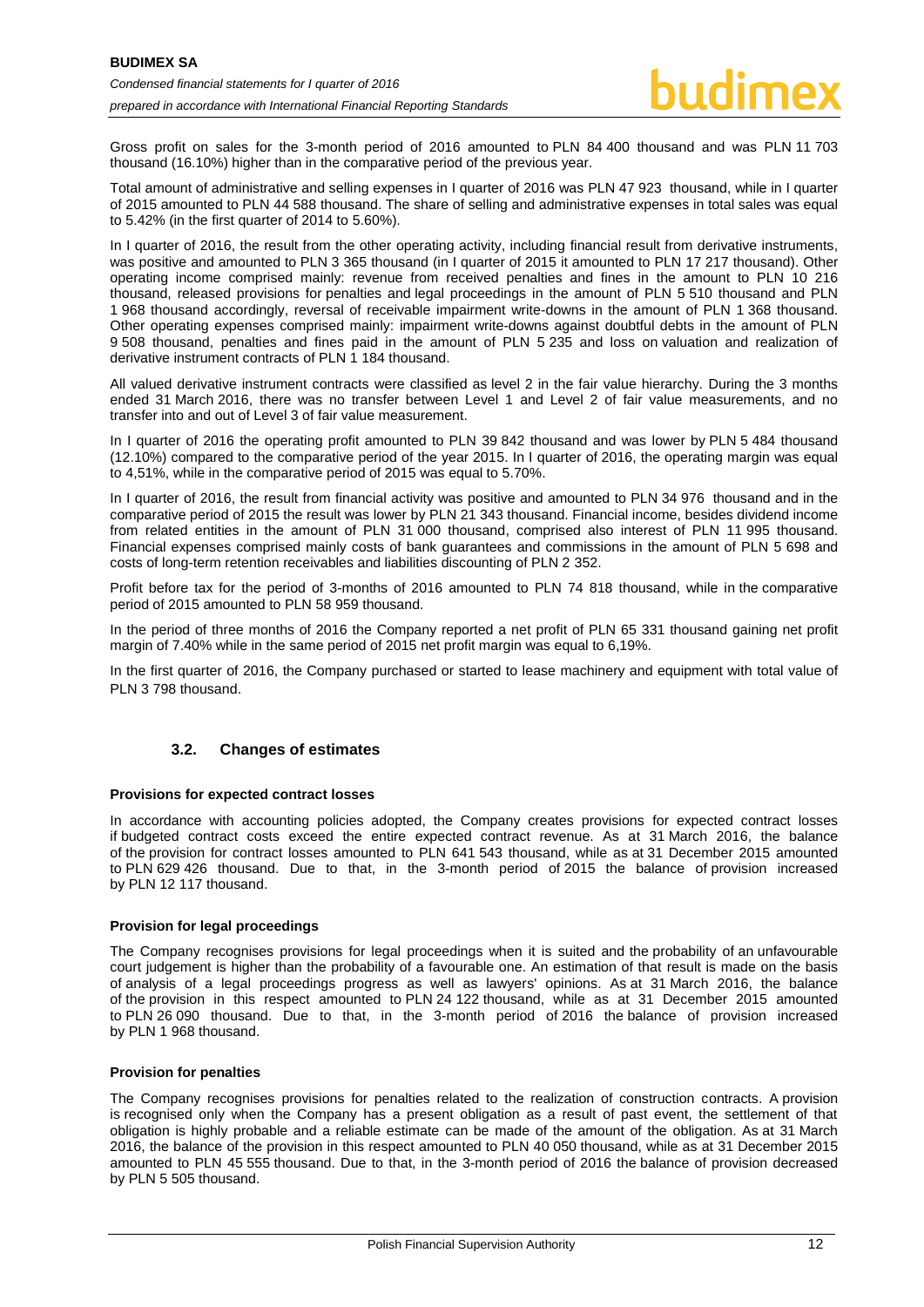#### **Costs of future warranty repairs**

The Company is required to issue guarantees for its construction services. It is accepted that the provision between 0.3%-1.4% of revenue from the given contract is made what depends on particular construction segment. This general value is assessed on an individual basis and may be increased or reduced, as appropriate. As at 31 March 2016, the balance of the provision in this respect amounted to PLN 220 205 thousand, while as at 31 December 2015 amounted to PLN 212 814 thousand. Due to that, in the 3-month period of 2016 the balance of provision increased by PLN 7 391 thousand.

#### **Deferred tax asset and liability**

As at 31 March 2016, the balance of deferred tax asset (reducing by deferred tax liability) amounted to PLN 402 235 thousand, while as at 31 December 2015 amounted to PLN 401 824 thousand. Due to that, in the 3 month period of 2015 the balance of deferred tax asset increased by PLN 411 thousand.

#### **Impairment write-downs against receivables and retentions for constructions contracts**

As at 31 March 2016, the balance of recognized impairment write-downs against receivables and retentions amounted to PLN 130 517 thousand, while as at 31 December 2015 amounted to PLN 123 503 thousand. In the 3 month period of 2016 the Company recognized impairment write-downs in the amount of PLN 9 508 thousand and reversed it increasing operating income in the amount of PLN 1 368 thousand and in the same time the Company utilized impairment write-downs in the mount of PLN 1 186 thousand.

#### **Impairment write-downs against inventory**

As at 31 March 2016 and 31 December 2015, the balance of recognised impairment write-downs against inventory amounted to PLN 1 717 thousand. Due to that, in the 3-month period of 2016 the balance of recognized impairment write-downs was not change.

#### **3.3. Material changes of the legal proceedings pending in I quarter of 2016**

<span id="page-13-0"></span>As at 31 March 2016, the total value of the proceedings relating to the Company's liabilities and claims accordingly amounted to PLN 288 274 thousand and PLN 179 082 thousand, and as at 31 December 2015 accordingly PLN 292 791 thousand and PLN 210 823 thousand. In the period of three months of 2016 there was no significant outcome of the proceedings that could have material impact on the financial situation of the Company.

## <span id="page-13-1"></span>**4. Other events for the I quarter of 2016**

**On 7 January 2016 and on 2 March 2016**, another tranches of the loan were provided by Budimex SA to FB Serwis SA (an associate of Budimex SA) in the amount of PLN 2 940 thousand and PLN 3 920 thousand accordingly based on the loan agreement dated 4 January 2016. In accordance to that agreement the loan was granted by Budimex to FBSerwis SA in the amount up to PLN 13 720 thousand. The loan interest was agreed as 3-m WIBOR plus margin.

**On 20 January 2016**, the Shareholders' Meeting of Budimex A Sp. z o.o. (a subsidiary of Budimex SA) resolved to increase the company's issued capital by PLN 50 thousand, i.e. from PLN 175 thousand to PLN 225 thousand by creating 1000 shares of a nominal value of PLN 500 thousand, which were acquired entirely by Budimex SA. The above issued capital increase was registered in the National Court Register on 24 February 2016.

**On 25 February 2016,** the company Budimex Inwestycje "Grunwald" SA was registered in the National Court Register. Budimex SA is the owner of 100 per cent of its shares.

**On 26 April 2016** the Ordinary General Meeting of Budimex SA adopted resolution on dividend payout. Pursuant to the resolution, net profit for the period from 1 January 2015 to 31 December 2015 in the amount of PLN 207 815 thousand has been allocated to the dividend payout in the amount of PLN 8.14 gross per share. The dividend payout will cover all Budimex SA shares, i.e. 25 530 098 shares. The dividend day is on 6 May 2016. The dividend will be paid on 24 May 2016.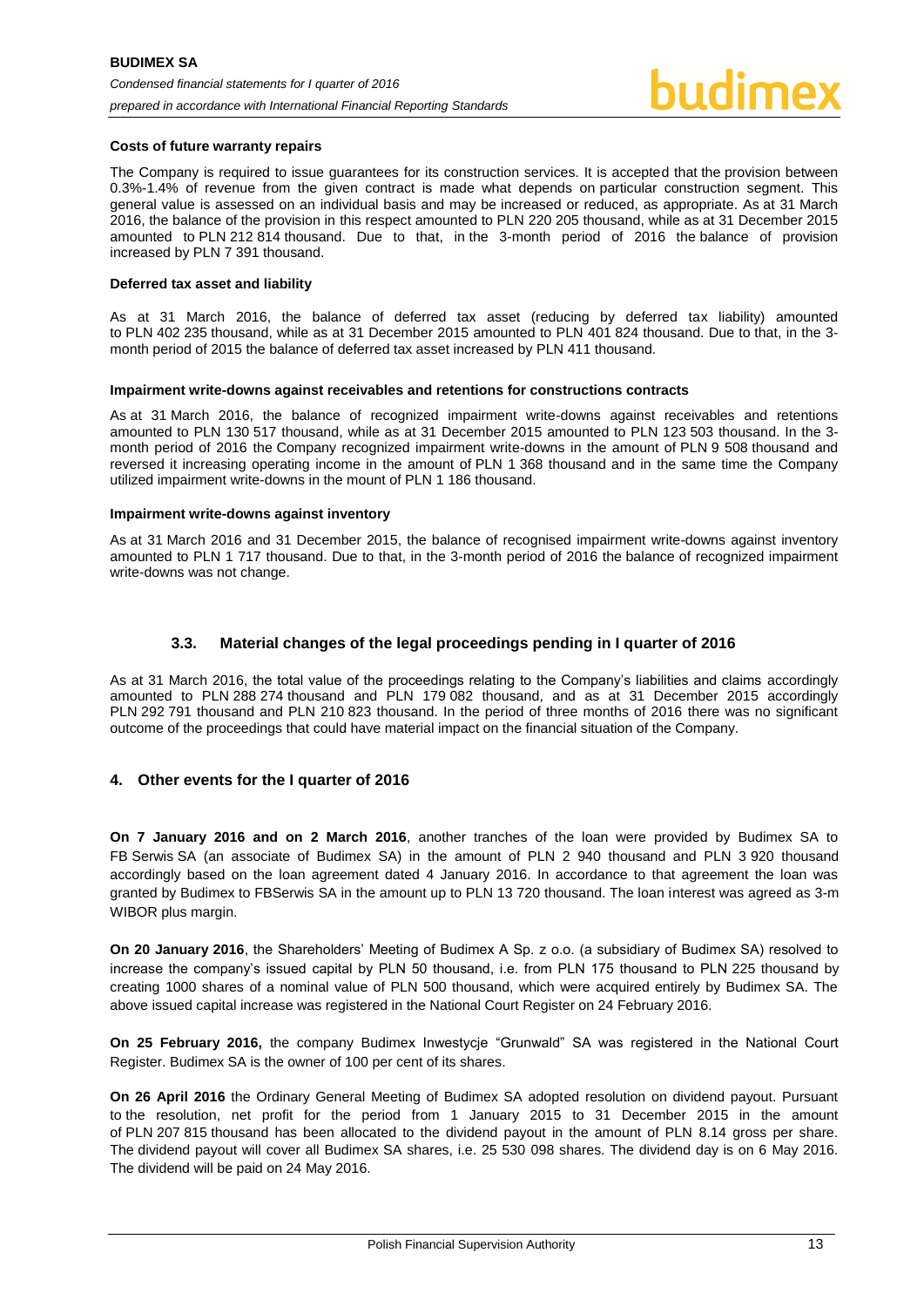## <span id="page-14-0"></span>**5. Related party transactions**

Transactions with related parties made in the first quarter of 2016 and in the first quarter of 2015 and unsettled balances of receivables and liabilities as at 31 March 2016 and 31 December 2015 are presented in the tables below:

|                                                             | amounts in PLN thousands          |                    |                    |                  |  |  |
|-------------------------------------------------------------|-----------------------------------|--------------------|--------------------|------------------|--|--|
|                                                             |                                   | <b>Receivables</b> | <b>Liabilities</b> |                  |  |  |
|                                                             | 31 December 2015<br>31 March 2016 |                    | 31 March 2016      | 31 December 2015 |  |  |
| Parent Company and related parties<br>(the Ferrovial Group) | 20 395                            | 22 111             | 104 850            | 100 925          |  |  |
| Subsidiary companies                                        | 89 369                            | 62 763             | 10 215             | 19 013           |  |  |
| Associates                                                  | 124                               | 210                | 81                 | 118              |  |  |
| Jointly controlled entities                                 | 1 1 9 7                           | 1 1 9 7            | 653                | 833              |  |  |
| Other related parties*                                      | 11                                | 3                  | ۰                  |                  |  |  |
| Total settlements with related parties                      | 111 096                           | 86 284             | 115 799            | 120889           |  |  |

|                                                             | amounts in PLN thousands |                  |                          |                  |  |
|-------------------------------------------------------------|--------------------------|------------------|--------------------------|------------------|--|
|                                                             | <b>Loans granted</b>     |                  | Loans taken out          |                  |  |
|                                                             | 31 March 2016            | 31 December 2015 | 31 March 2016            | 31 December 2015 |  |
| Parent Company and related parties<br>(the Ferrovial Group) | $\overline{\phantom{0}}$ | ٠                | 8792                     | 8760             |  |
| Subsidiary companies                                        | 6 3 4 3                  | 6 2 7 0          | $\overline{\phantom{0}}$ |                  |  |
| Associates                                                  | 6860                     | 1 549            | $\sim$                   |                  |  |
| Total settlements with related parties                      | 13 203                   | 7819             | 8792                     | 8760             |  |

|                                                             | amounts in PLN thousands             |        |                                                          |         |
|-------------------------------------------------------------|--------------------------------------|--------|----------------------------------------------------------|---------|
|                                                             | Sales of finished goods and services |        | <b>Purchase of finished goods and</b><br><b>services</b> |         |
|                                                             | 3-month period ended 31 March        |        | 3-month period ended 31 March                            |         |
|                                                             | 2016                                 | 2015   | 2016                                                     | 2015    |
| Parent Company and related parties<br>(the Ferrovial Group) | 2 1 1 2                              | 12 102 | 12 2 2 0                                                 | 14 928  |
| Subsidiary companies                                        | 68 059                               | 62 367 | 6631                                                     | 4979    |
| Associates                                                  | 156                                  | 288    | 40                                                       | 36      |
| Jointly controlled entities                                 | (26)                                 | 47     |                                                          |         |
| Other related parties*                                      |                                      | ۰      |                                                          | 2 3 0 5 |
| Total transactions with related parties                     | 70 301                               | 74 804 | 18891                                                    | 22 248  |

|                                                             | amounts in PLN thousands      |        |                               |      |  |
|-------------------------------------------------------------|-------------------------------|--------|-------------------------------|------|--|
|                                                             | <b>Finance income</b>         |        | <b>Finance costs</b>          |      |  |
|                                                             | 3-month period ended 31 March |        | 3-month period ended 31 March |      |  |
|                                                             | 2016                          | 2015   | 2016                          | 2015 |  |
| Parent Company and related parties<br>(the Ferrovial Group) |                               |        | 18                            | 138  |  |
| Subsidiary companies                                        | 31 0 74                       | 11 625 |                               | 103  |  |
| Associates                                                  | 57                            | 299    | $\overline{\phantom{0}}$      | -    |  |
| <b>Total transactions with related parties</b>              | 31 131                        | 11 924 | 18                            | 241  |  |

\*) Other related parties comprise also entities on which the key management person of the Company or his close relative exercises significant influence.

Inter-Group transactions are made on an arm's length basis.